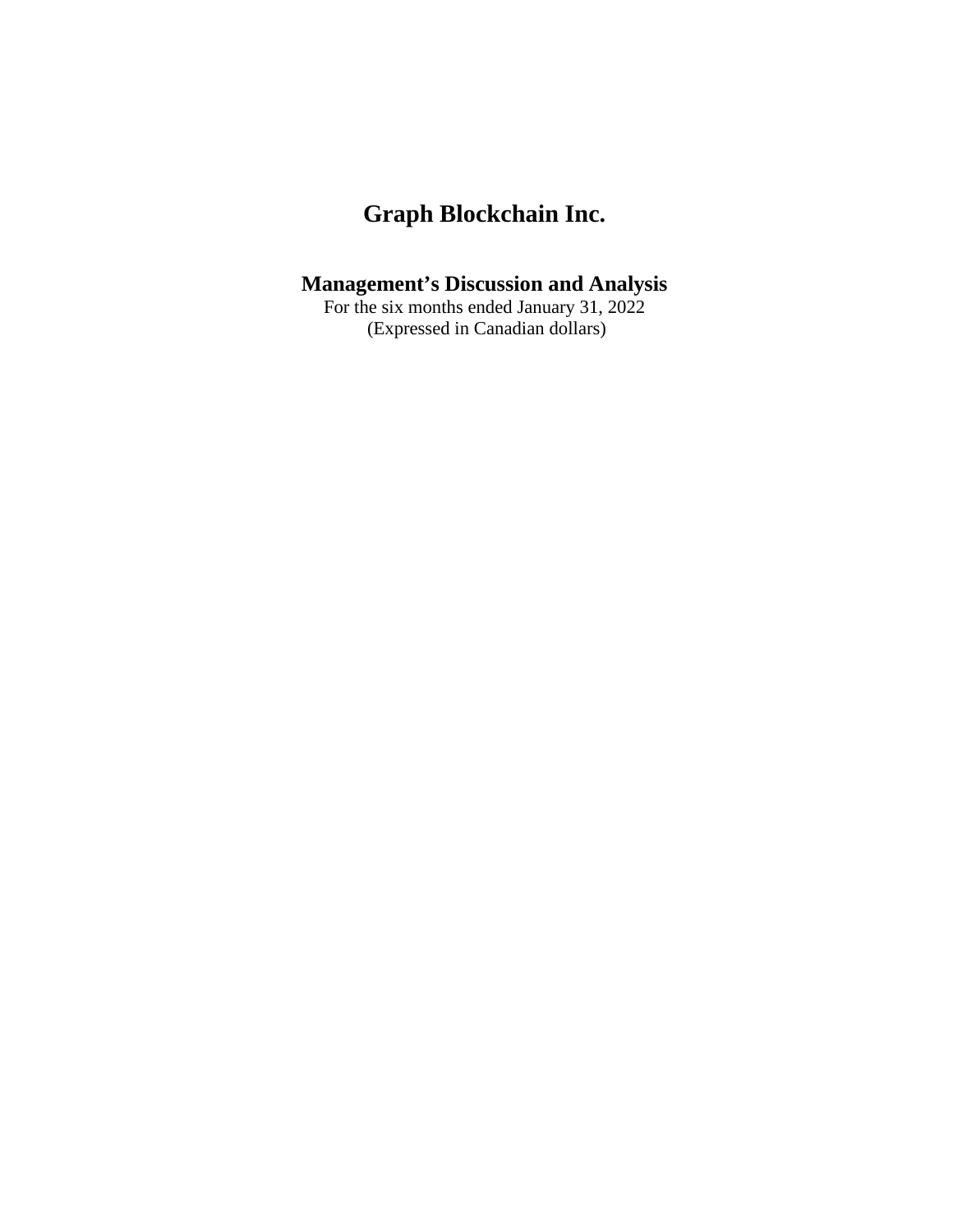The following discussion and analysis, prepared as of March 28, 2022, provides information that management believes is relevant to an assessment and understanding of the results of operations and financial conditions of Graph Blockchain Inc. (the "Company"). The Management's Discussion and Analysis ("MD&A") should be read in conjunction with the itnterim condensed consolidated financial statements of the Company for the nine months ended January 31, 2022 and the audited consolidated financial statements of the Company for the year ended April 30, 2021. Unless otherwise noted, all financial information in the MD&A has been prepared in accordance with International Financial Reporting Standards ("IFRS"). All amounts are expressed in Canadian dollars unless otherwise indicated.

### **Forward Looking Statements**

This MD&A contains or incorporates forward-looking statements within the meaning of Canadian Securities legislation (collectively, "forward-looking statements"). These forward-looking statements relate to, among other things, revenue, earnings, changes in cost and expenses, capital expenditures and other objectives, strategic plans and business development goals, and may also include other statements that are predictive in nature or that depend upon or refer to future events or conditions, and can generally be identified by words such as "may", "will", "expects", "anticipates", "intends", "plans", "believes", "estimates" or similar expressions. In addition, any statements that refer to expectations, projections, or other characterizations of future events or circumstances are forwardlooking statements. These statements are not historical facts but instead represent only the Company's expectations, estimates, and projections regarding future events.

Although the Company believes the expectations reflected in such forward-looking statements are reasonable, such statements are not guarantees of future performance and involve certain risks and uncertainties that are difficult to predict. Undue reliance should not be placed on such statements. Certain material assumptions are applied in making forwardlooking statements and actual results may differ materially from those expressed or implied in such statements.

The forward-looking statements contained in this MD&A are made as at the date of this MD&A and, accordingly, are subject to change after such date. Except as required by law, the Company, does not undertake any obligation to update or revise any forward-looking statements made or incorporated in this MD&A, whether as a result of new information, future events or otherwise.

### **Selected Financial Information**

### **Non-GAAP Measures**

Management believes that EBITDA and Adjusted EBITDA are effective measures for analyzing the performance of the Company. The term "EBITDA" refers to earnings before deducting interest, taxes, depreciation and amortization. The Company calculates Adjusted EBITDA as net loss before deducting interest and accretion, taxes, depreciation and amortization, listing expense, other reverse take-over fees, acquisition related costs, share-based compensation and consideration paid in excess of net assets acquired. "EBITDA" and "Adjusted EBITDA" are both non-GAAP measures under IFRS and does not have a standardized meaning under IFRS, and therefore the measure as calculated by the Company may not be comparable to similarly-titled measures reported by other companies. The Company believes that Adjusted EBITDA is useful additional information to management, the Board and investors as it provides an indication of the operational results generated by its business activities prior to taking into consideration how those activities are financed and taxed and also prior to taking into consideration asset depreciation and amortization and it excludes items that could affect the comparability of our operational results and could potentially alter the trends analysis in business performance. Excluding these items does not necessarily imply they are non-recurring, infrequent or unusual. Adjusted EBITDA is also used by some investors and analysts for the purpose of valuing a company. Investors are cautioned that Adjusted EBITDA should not be construed as an alternative to operating earnings or net earnings determined in accordance with IFRS as an indicator of the Company's financial performance or as a measure of the Company's liquidity and cash flows. Adjusted EBITDA does not take into account the impact of working capital changes, capital expenditures, debt principal reductions and other sources and uses of cash, which are disclosed in the consolidated statement of cash flows.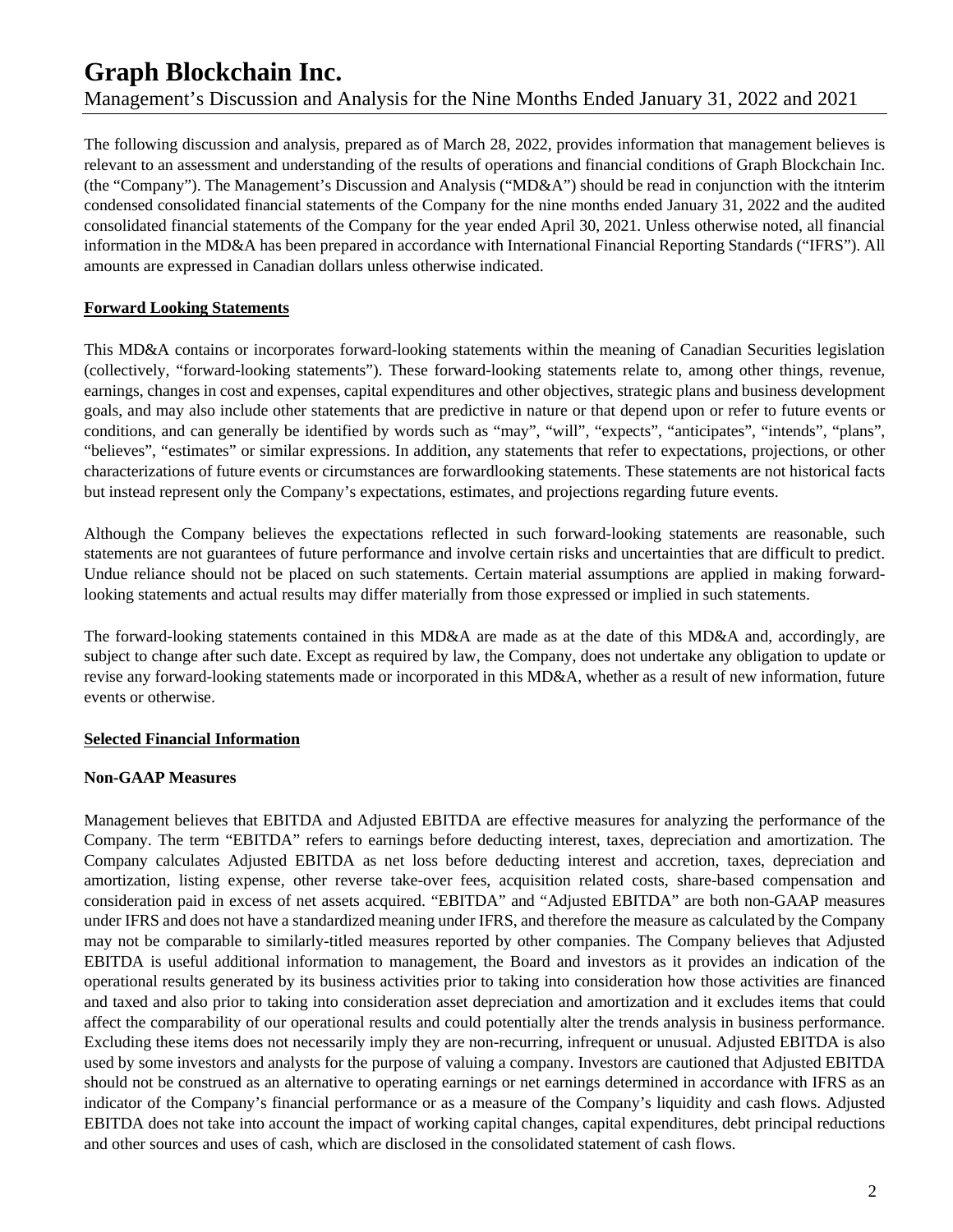Management's Discussion and Analysis for the Nine Months Ended January 31, 2022 and 2021

The following table reconciles income from operations to EBITDA and Adjusted EBITDA for the three and nine months ended January 31, 2022 and 2021:

|                                                                               |             | Three months Three months | Nine months   | Nine months   |
|-------------------------------------------------------------------------------|-------------|---------------------------|---------------|---------------|
|                                                                               | ended       | ended                     | ended         | ended         |
|                                                                               | January 31, | January 31,               | January 31,   | January 31,   |
|                                                                               | 2022        | 2021                      | 2022          | 2021          |
|                                                                               | ъ           |                           |               |               |
| <b>Net loss</b>                                                               | (1,837,192) | (1,793,068)               | (9,166,982)   | (1,866,118)   |
| Depreciation and amortization                                                 | 47,804      | 131                       | 54,845        | 393           |
| Interest expense                                                              |             | 25                        |               | 2,380         |
| <b>EBITDA</b>                                                                 | (1,789,388) | (1,792,912)               | (9, 112, 137) | (1,863,345)   |
| Consideration paid in excess of net assets<br>acquired – Beyond the Moon Inc. |             |                           | 4,683,910     |               |
| <b>Adjusted EBITDA</b>                                                        | (1,789,388) | (1,792,912)               | (4, 428, 227) | (1,863,345)   |
| Weighted average number of common shares                                      | 523,962,574 | 164,108,684               | 475,183,804   | 157, 552, 128 |
| <b>Adjusted EBITDA per share</b>                                              | (0.004)     | (0.011)                   | (0.019)       | (0.012)       |

Please refer to the Summary of Operations section in this MD&A for further details and other financial information.

#### **Business Overview**

The Company is a blockchain company that provides shareholders with exposure to various areas of Decentralized Finance (DeFi) through several wholly owned subsidiaries, Babbage Mining Corp., Beyond The Moon Inc., New World Inc., Optimum Coin Analyser Inc. and Niftable Inc.

Babbage Mining Corp. focuses on altcoins, alternative cryptocurrencies to Bitcoin. Graph was one of the first publicly tradable altcoin Proof of Stake ("POS") miners, which generates income while providing exposure to several top digital assets by market capitalization. By mining altcoins through Proof of Stake, Babbage can provide to its investor's exposure to the emerging market of cryptocurrencies with the significant technological disruption and potential gains that altcoins represent. In addition, Beyond the Moon Inc. manages the process of entering crypto launchpads by helping to facilitate the access to early-stage crypto tokens which provide the first public investment round, called an Initial DEX Offering ("IDO") and New World Inc. is an augmented reality art-focused Non-Fungible Token ("NFT") company that allows creators, musicians and celbritites to have access to an NFT distribution canvas to create and sell digital art. Coin Optimizer Inc., provides software as a service to help cryptocurrency traders better read signals and analysis to generate superior trading returns. The Company's latest acquisition Niftable Inc.'s core business is to connect charities and their artists to the NFT world.

The Company is a publicly traded corporation, incorporated in the province of British Columbia, and its head office is located at 2300 Yonge St., Suite 2802, Toronto, Ontario, M4P 1E4 Canada. The Company's common shares are listed on the Canadian Securities Exchange under the trading symbol "GBLC". The Company was incorporated under the laws of the Province of British Columbia on October 6, 1982. On November 6, 2018, the Company completed its acquisition of BluStem Ltd. (formerly Graph Blockchain Limited) ("BluStem") through a reverse takeover, and changed the Company's name to Graph Blockchain Inc.

In March 2022, the Company partnered with Ronaldinho for the official global launch of the augmented reality NFT platform. As global ambassador, Ronaldinho's partnership includes creating exclusive events and NFT experiences for fans and supporters to enjoy. Ronaldinho will work with the developers at New World to build a robust and captivating product suitable for the masses, establishing New World as the pioneer of mass-adopted augmented reality NFT experiences to the world. As part of the agreement, the Company issued 4,000,000 common shares of the Company.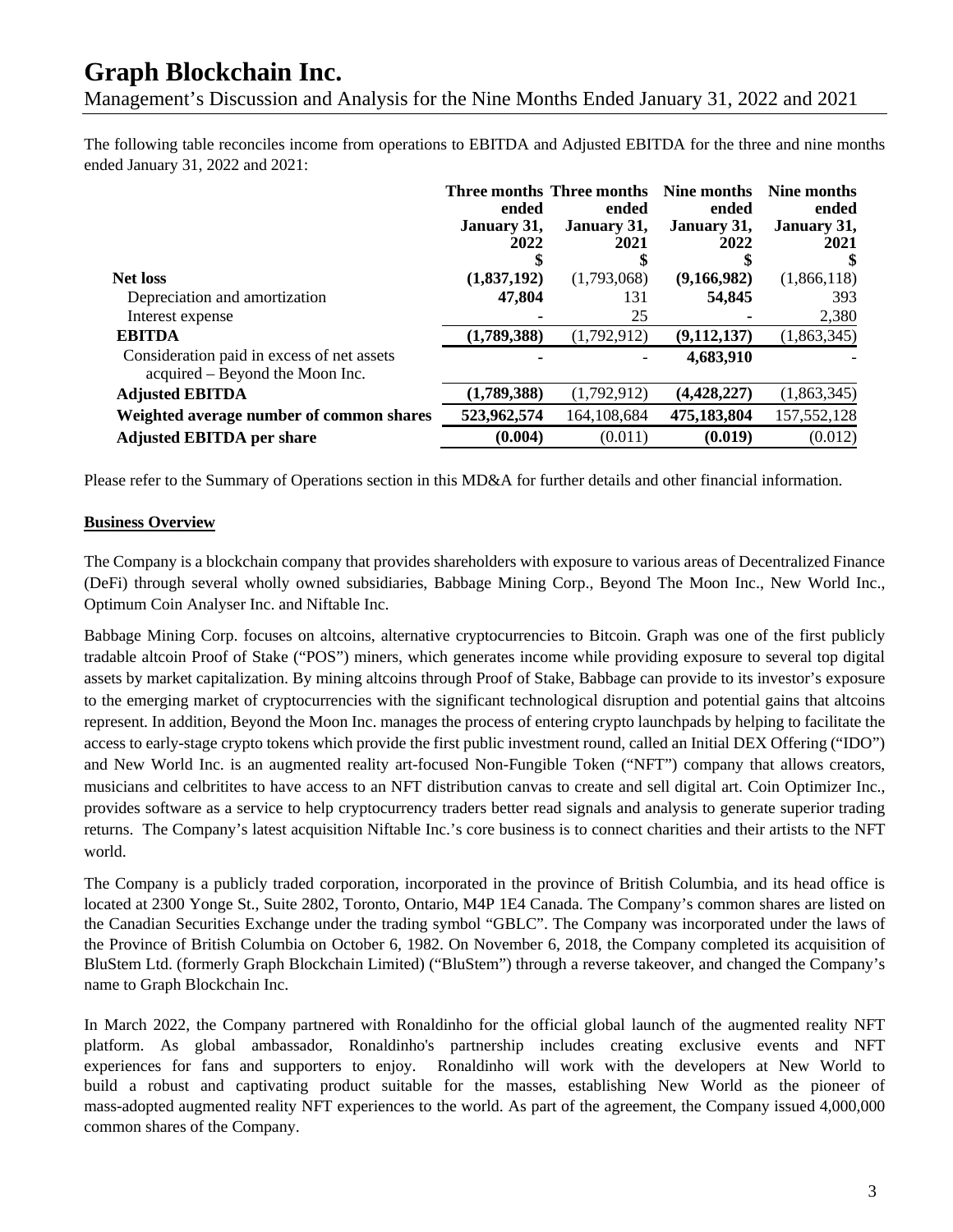Management's Discussion and Analysis for the Nine Months Ended January 31, 2022 and 2021

### **Summary of Financial Results**

#### **Expenses**

For the nine months ended January 31, 2022, the Company incurred \$4,020,335 (2021 - \$2,125,678) of operating expenses. Significant significant items are noted:

- Salaries, benefits and management fees of \$156,037 (2021 \$51,224) increased mainly as a result of increased number of employees and management personnel due to a series of acquired entities.
- Office and general of \$107,384 (2021 \$27,983) increased mainly due to corporate travel and other corporate overhead costs as a direct result of increased operating activities.
- Other operating expenses in the amount of \$2,920,913 (2021 \$418,406) mainly consisted of advertising related to various marketing campaigns and consulting/professional fees mainly related to the acquisition of Beyond the Moon Inc., New World Inc., Optimum Coin Analyser Inc., Niftable Inc., business valuation, investor relations and audit fees, refer to "Related Party Transactions" section for more information.

During the nine months ended January 31, 2022, the Company recorded a gain on settlement of debts of \$10,000 resulting from the early repayment of the Canada Emergency Business Account prior to December 31, 2022.

During the nine months ended January 31, 2022, the Company recorded a gain on sale of digital assets of \$703,765 related to the disposition of Cardano.

During the nine months ended January 31, 2022, the Company recognized consideration paid in excess of net assets acquired of \$4,683,910 related to the acquisition of 100% of Beyond the Moon Inc. pursuant to the terms of a share exchange agreement.

For the quarter months ended Januaryu 31, 2022, the Company incurred \$639,813 (2021 - \$1,771,317) of operating expenses. Significant items include professional fees related to the acquisition of Niftable Inc., business valuation, investor relations and other consulting services.

#### **Summary of Quarterly Results**

The following is a summary of the Company's quarterly results, beginning with the three months ended January 31, 2020 ("Q3 - 20").

|                            | $Q_{}^{3}-22$ | $Q^2 - 22$  | $Q1 - 22$   | $Q_4 - 21$                                 | $03 - 21$  | $Q^2 - 21$ | $O1 - 21$  | $Q4 - 20$ |
|----------------------------|---------------|-------------|-------------|--------------------------------------------|------------|------------|------------|-----------|
|                            |               | \$          |             |                                            |            |            |            |           |
| <b>Total revenue</b>       | 338,419       |             |             | 15.808                                     | 20,356     | 397,051    |            |           |
| Net income (loss)          | (1.837.192)   | (1,553,281) |             | $(5,776,509)$ $(13,463,555)$ $(1,793,068)$ |            | 84.483     | (157, 533) | (317,574) |
| Net income (loss) per      |               |             |             |                                            |            |            |            |           |
| share                      | (0.004)       | (0.003)     | (0.014)     | (0.047)                                    | (0.011)    | 0.001      | (0.001)    | (0.002)   |
| <b>EBITDA</b>              | (1.789.388)   | (1,546,371) | (5,776,378) | $(13,463,414)$ $(1,792,912)$               |            | 84.618     | (155,051)  | (285,561) |
| <b>Adjusted EBITDA</b>     | (1,789,388)   | (1,546,371) | (1,092,468) | (868,083)                                  | (173, 045) | 84,618     | (155,051)  | (274,634) |
| <b>Adjusted EBITDA per</b> | (0.004)       | (0.003)     | (0.003)     | (0.003)                                    | (0.001)    | 0.001      | (0.001)    | (0.002)   |
| share                      |               |             |             |                                            |            |            |            |           |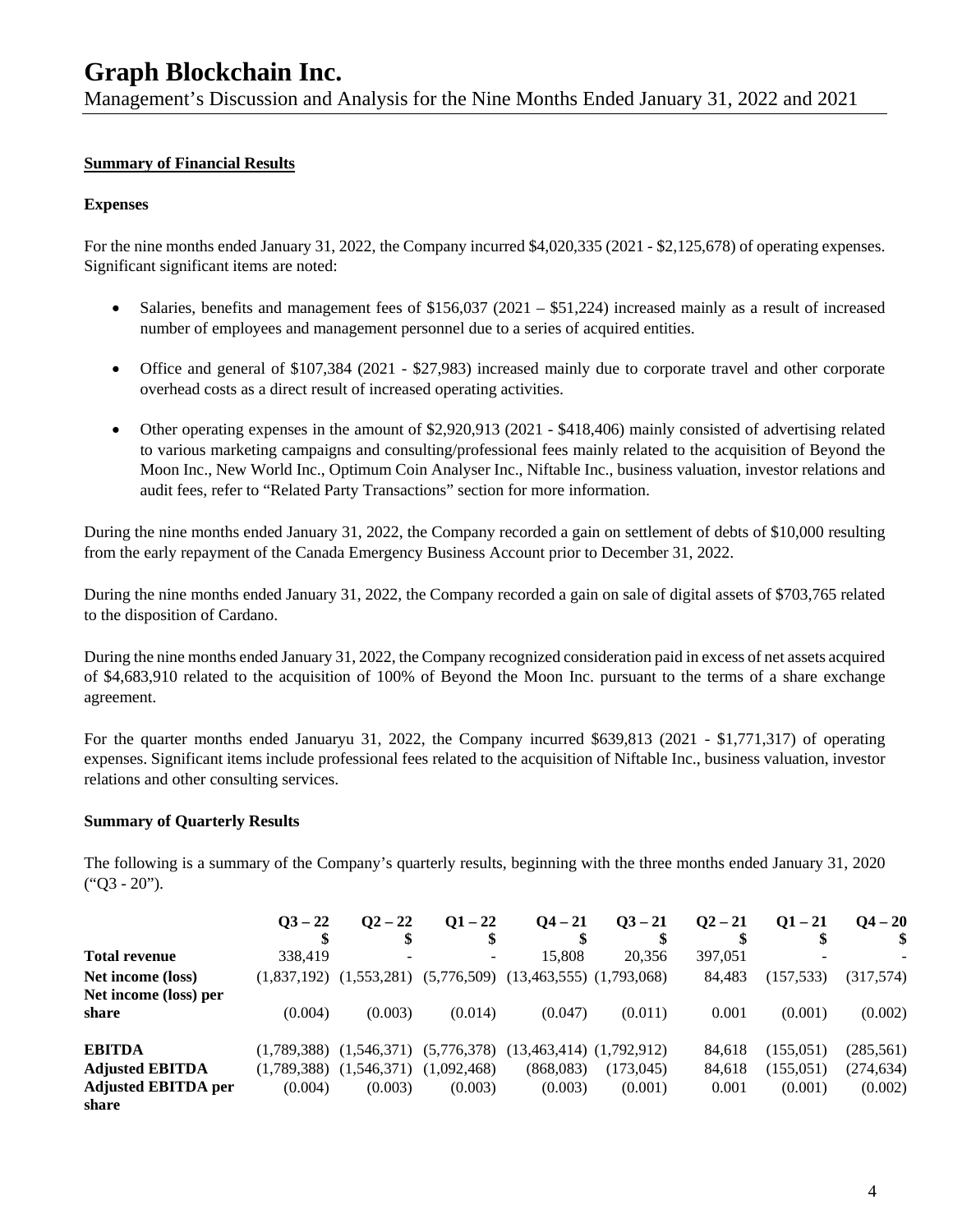# **Graph Blockchain Inc.** Management's Discussion and Analysis for the Nine Months Ended January 31, 2022 and 2021

During the quarter ended October 31, 2020, the increase in revenue to \$397,051 was a result of the sale of COVID-19 equipment and supplies.

During the quarter ended January 31, 2021, the increase in net loss to \$1,739,068 was mainly a result of share-based compensation of \$1,619,867 related to the granting of stock options to certain management, directors, consultants and advisors of the Company.

During the quarter ended April 30, 2021, the increase in net loss to \$13,463,555 was mainly a result of share-based compensation of \$6,732,216 related to the granting of stock options to certain management, directors, employees and advisors of the Company and exercising of 6,600,000 warrants at a price of \$0.10 per share. In addition, the Company recognized consideration paid in excess of net assets acquired of \$5,863,115 related to the acquisition of 100% of Babbage Mining Corp. pursuant to the terms of a share exchange agreement.

During the quarter ended July 31, 2021, the increase in net loss to \$5,776,509 was mainly a result of conducting marketing campaign and investor relation activities. In addition, the Company recognized consideration paid in excess of net assets acquired of \$4,683,910 related to the acquisition of 100% of Beyond the Moon Inc. pursuant to the terms of a share exchange agreement.

During the quarter ended January 31, 2022, the Company recorded revenues in the amount of \$338,419 from the NFT segement of New World.

#### **Segment information**

The Company has two geographic segments to the consolidated financial statements for the nine months ended January 31, 2022 and 2021.

Segment information of the Company is summarized as follows:

|                                                                                      | Graph       | Graph     | <b>Consolidated</b> |
|--------------------------------------------------------------------------------------|-------------|-----------|---------------------|
|                                                                                      | Canada      | Korea     | totals              |
|                                                                                      |             |           | \$                  |
| For the nine months ended January 31, 2022<br><b>Revenue from external customers</b> |             |           |                     |
|                                                                                      | 338,419     |           | 338,419             |
| <b>Segment</b> loss                                                                  | (9,166,982) |           | (9,166,982)         |
| As at January 31, 2022                                                               |             |           |                     |
| <b>Segment assets</b>                                                                | 24,319,752  | 2,343     | 24,322,095          |
| <b>Segment liabilities</b>                                                           | 803,409     | 17,285    | 820,694             |
|                                                                                      | Graph       | Graph     | Consolidated        |
|                                                                                      | Canada      | Korea     | totals              |
|                                                                                      | S           | S         | \$                  |
| For the nine months ended January 31, 2021                                           |             |           |                     |
| Revenue from external customers                                                      | 417,407     |           | 417,407             |
| Segment loss                                                                         | (1,855,836) | (10, 282) | (1,866,118)         |
| As at April 30, 2021                                                                 |             |           |                     |
| Segment assets                                                                       | 11,749,396  | 2,445     | 11,751,841          |
| Segment liabilities                                                                  | 764,365     | 18,039    | 782,404             |
|                                                                                      |             |           |                     |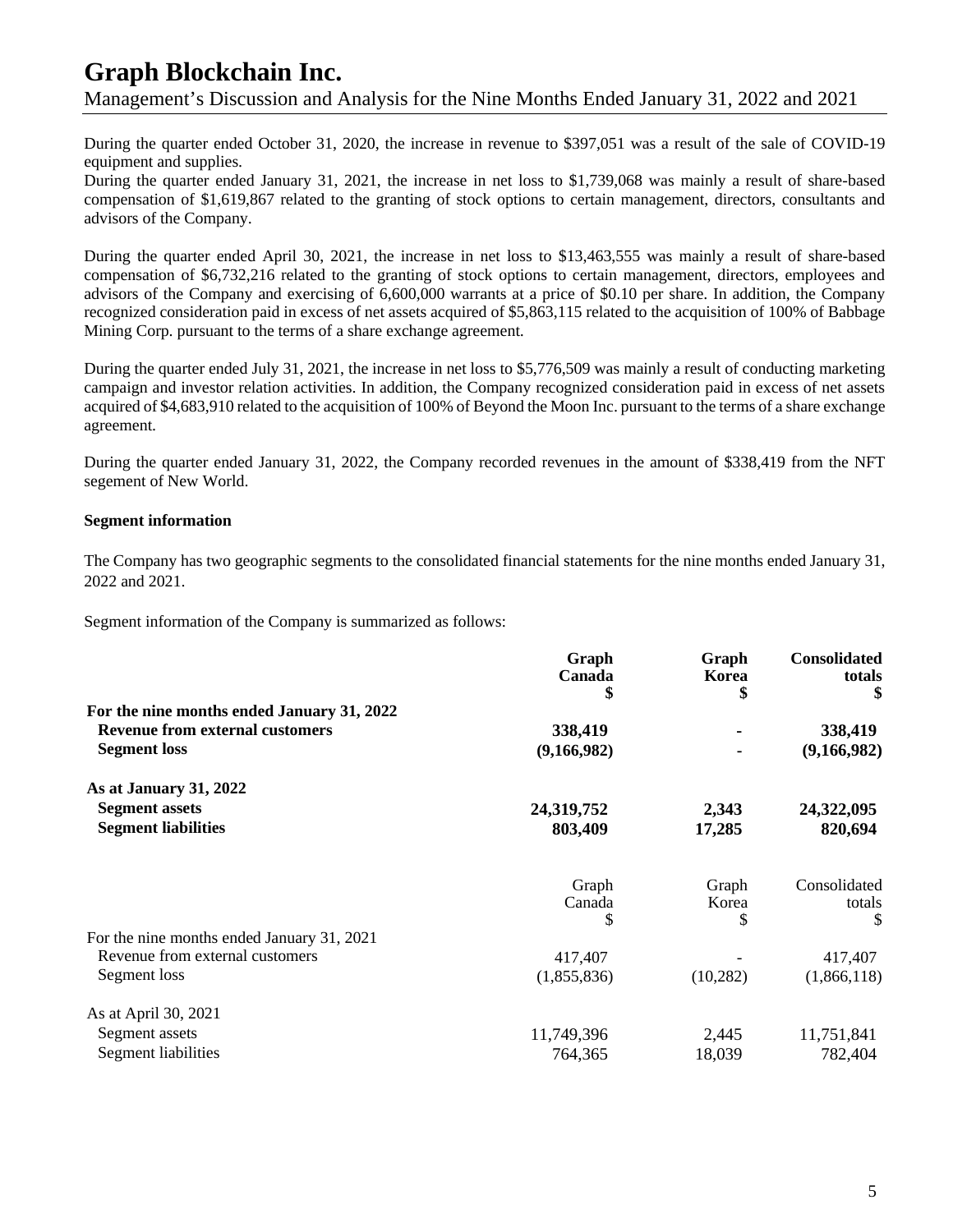# Management's Discussion and Analysis for the Nine Months Ended January 31, 2022 and 2021

#### **Liquidity, Capital Resources, and Cash Flow**

The Company has financed its operations to date through the issuance of common shares and warrants. The Company continues to seek capital through various means including the issuance of equity. The consolidated financial statements have been prepared on a going concern basis which assumes that the Company will be able to realize its assets and discharge its liabilities in the normal course of business for the foreseeable future.

For the nine months ended January 31, 2022, net cash used in operating activities was \$3,611,431 (2021 – \$483,626), net cash provided by investing activities was \$324,466 (2021 – \$Nil) mainly related to the sale of Cardano digital asset for proceeds of \$1,503,765 less purchase of digital assets of \$1,184,103, and net cash used in financing activities was \$146,400 (2021 – cash inflow of \$664,000) related to the repayment of several loans payable compared to the completion of a private placement during the comparative period.

The consolidated financial statements were prepared on a going concern basis under the historical cost basis of accounting. As at January 31, 2022, the Company has an accumulated deficit of \$34,997,499 (April 30, 2021 - \$25,830,517). For the nine months ended January 31, 2022, the Company recognized a net loss of \$9,166,982 (2021 - \$1,866,118) and had net cash outflows from operating activities of \$3,611,461 (2021 - \$483,626).

#### **Related Party Transactions**

#### **a) Trade and other receivables**

As at January 31, 2022, an amount of \$405,570 (April 30, 2021 - \$405,570) included trade and other receivables related to the sale of COVID-19 related equipment and supplies is due from ScreenPro Security Inc., a company with certain directors in common with the Company.

#### **b) Accounts payable and accrued liabilities**

As at January 31, 2022, an amount of \$21,150 (April 30, 2021 - \$4,300) included accounts payable and accrued liabilities is due to certain officers, directors and/or companies controlled by them.

#### **c) Loans payables**

During the year ended April 30, 2021, the Company issued 5,120,080 common shares for settlement of the loans payable valued at \$256,004 to a shareholder company, DataMetrex AI Limited.

#### **d) Compensation of key management personnel**

Key management includes members of the Board and executive officers of the Company. Compensation awarded to key management is listed below:

|                                                      | Nine months<br>ended<br>January 31,<br>2022 | Nine months<br>ended<br>January 31,<br>2021 |
|------------------------------------------------------|---------------------------------------------|---------------------------------------------|
| Accounting fees included in other operating expenses | 116,000                                     | 2,000                                       |
| Consulting fees included in other operating expenses | 189,000                                     | 146,000                                     |
| Management fees                                      |                                             | 51,224                                      |
| Share-based compensation                             | 692,768                                     | 1,367,390                                   |
|                                                      | 997,768                                     | 1,566,614                                   |